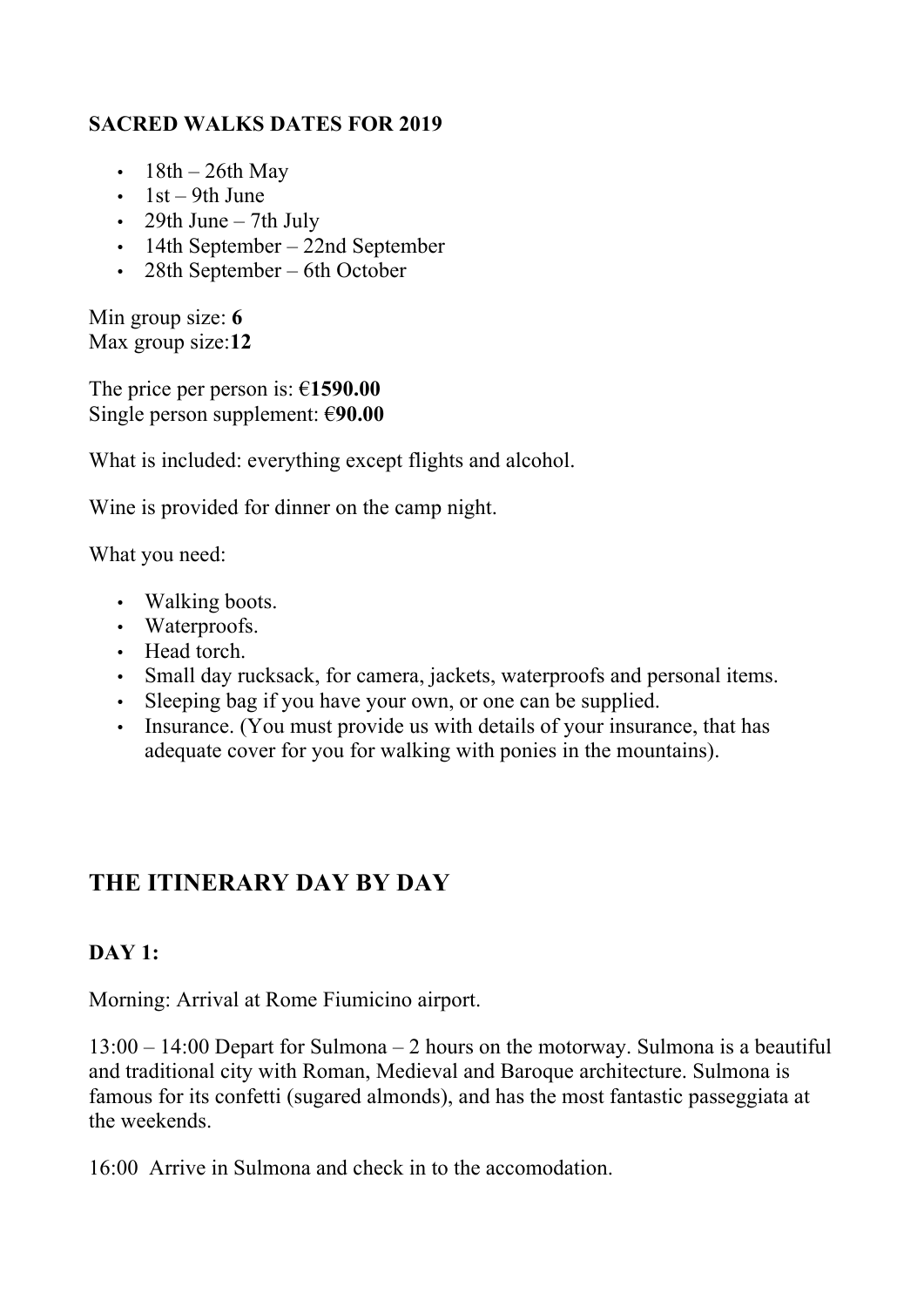17:00 Visit and tasting at the oldest Confetti producer in Sulmona.

- 18:00 Aperitivo at a local bar, and sit and watch the passeggiata..
- 19:30 Dinner in a local restaurant.

#### **DAY 2:**

08:00 Breakfast.

09:00 Scenic drive to Scanno.

Scanno is a very photogenic and traditional village, famous for its goldsmiths, lacework and the women's traditional dress that dates back to the 17th Century.

10:00 On the way to Scanno we will stop and visit the hermitage of San Domenico on Lago di San Domenico and the Church of the Madonna of lake Scanno.

Tour of the village of Scanno with its old buildings and palaces. Visit to the oldest goldsmith the and its "bottega".

13:30 Drive back to Anversa degli Abruzzi. Little village at the entrance of the Sagittario Gorge.

14:00 Lunch in a local trattoria in Anversa.

After lunch there will be a short tour of the village and a visit to its beautiful Romanic Church.

Walk in the Riserva Naturale Gole del Sagittario to the village of Castrovalva. (+150m uphill, 45 min walk and back)

An almost abbandoned village on top of a rock that has become famous for a painting of the village by the Dutch painter Escher.

18:30 Drive back to Sulmona and have an aperitivo in a local bar.

19.30 Dinner in a local restaurant.

#### **DAY 3:**

08:00 Breakfast.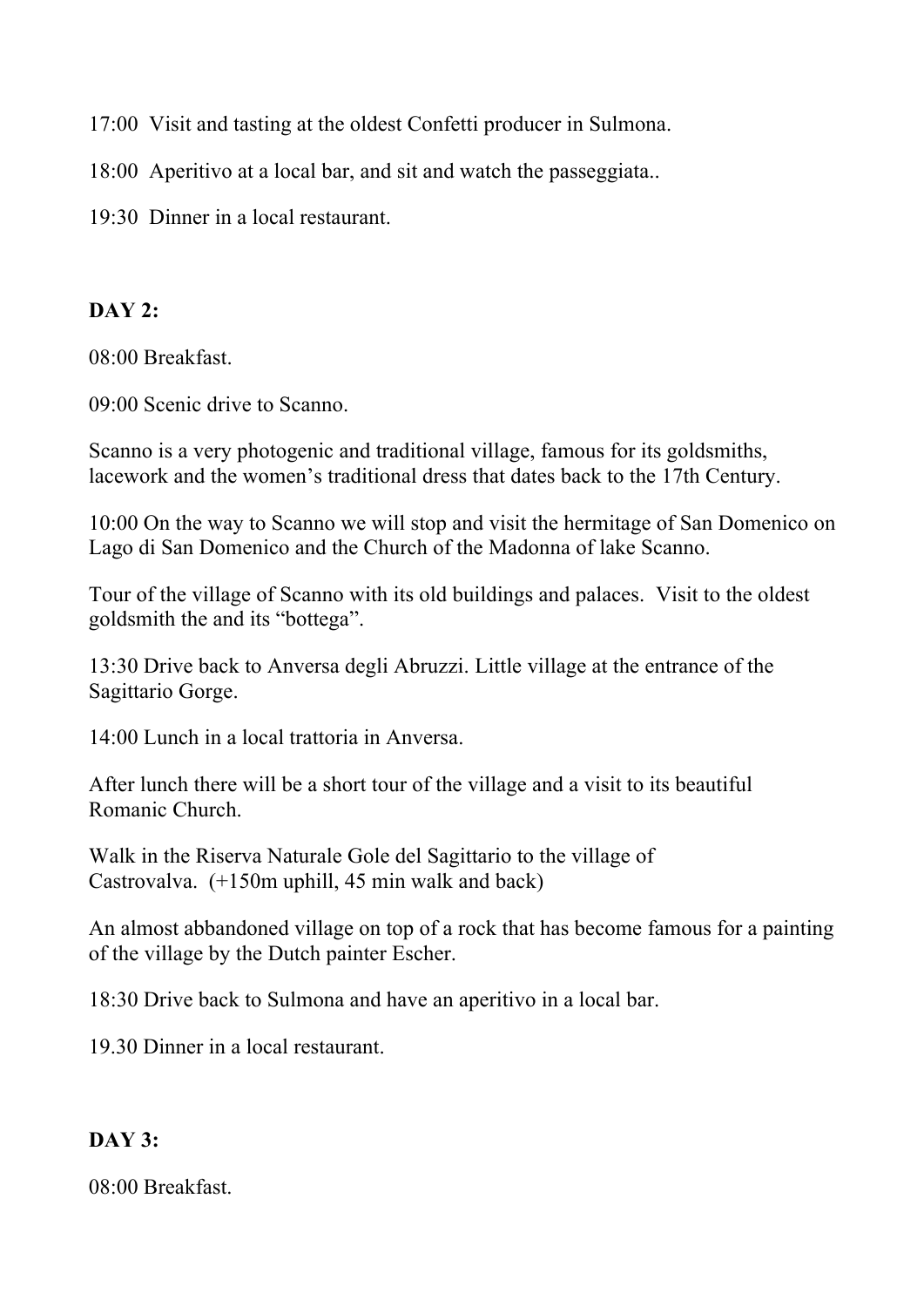09:00 Depart for the spectacularly positioned village of Decontra in the Majella National Park.

09:30 Stop at the XIII century Abbey of Santo Spirito del Morrone in Badia near Sulmona.

10:30 Stop and visit the medieval fortified village of Pacentro. Castello Cantelmi in Pacentro with its towers, being one of the most important fortified towns in all of Abruzzo.

11:30 Minibus transfer to Majella National Park.

12:00 Walk through the beech forest of Lama Bianca. This forest is populated by wolves, deers and roe deers, it is located at the bottom of the huge massive of Majella and just below the highest peak of Monte Amaro 2793m . The walk from Passo San Leonardo 1282m offers great views of all the mountains of Abruzzo. 3H walk +250m uphill. Picnic lunch

16:00 Minibus transfer to the little village of Decontra di Caramanico. 30Min.

16:30 Arrival at the Agriturismo Pietrantica in Decontra and check in.

19:00 Dinner.

### **DAY 4:**

08:00 Breakfast.

09:00 Easy Walk from the Agriturismo through the land of the shepherds of the Valle Giumentina, with Tholos and the other tipical historical stone buildings. Visit the X century hidden hermitage of San Bartolomeo. One of the most impressive hermitages in the National Park, carved out of the rock by the monks.

Picnic lunch.

In the afternoon possibility of a short tour at the nearby village of Caramanico Terme.

Return to the Agriturismo in Decontra with some free time to relax or take an aperitivo.

#### **DAY 5:**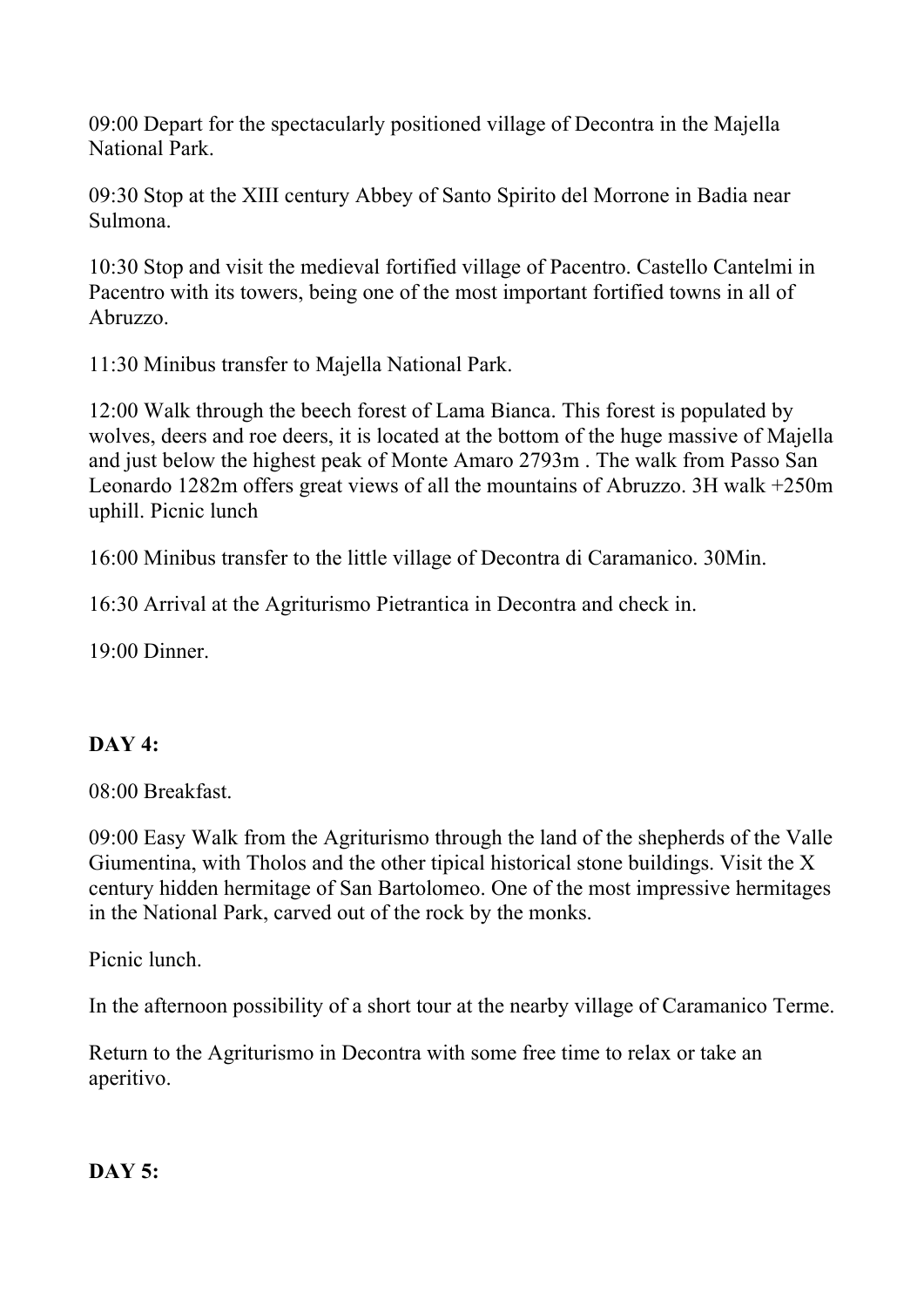09:00 Minibus transfer to the hermitage of Santo Spirito. The biggest middle age hermitage of the area hidden by the forest in a remote valley of Majella.

09:30 Guided visit of the hermitage with local guide.

10.30 Meet Frank and his ponies. Short demonstration and safety brief on leading ponies, followed by the packing of the equipment.

11:30 Start the two day trek with the ponies.

+450 m ascent; 4km ; 4 hours walk.

Picnic lunch on the way.

16:30 Arrival at camp.

19:00 Dinner around the campfire and overnight camp.

#### **DAY 6:**

08:00 Breakfast.

09:00 Hike to hermitage of San Giovanni.

+/- 200 m ascent/descent; 4km ; 2 hours walking (round trip).

11:30 Start walk with horses back down to Decontra.

-600 m descent; 6km ; 4 hours walk.

Picnic lunch.

16:30 Arrival back at Agriturismo in Decontra.

19:00 Dinner.

#### **DAY 7:**

08:00 Breakfast.

09:00 Minibus depart to Serramonacesca.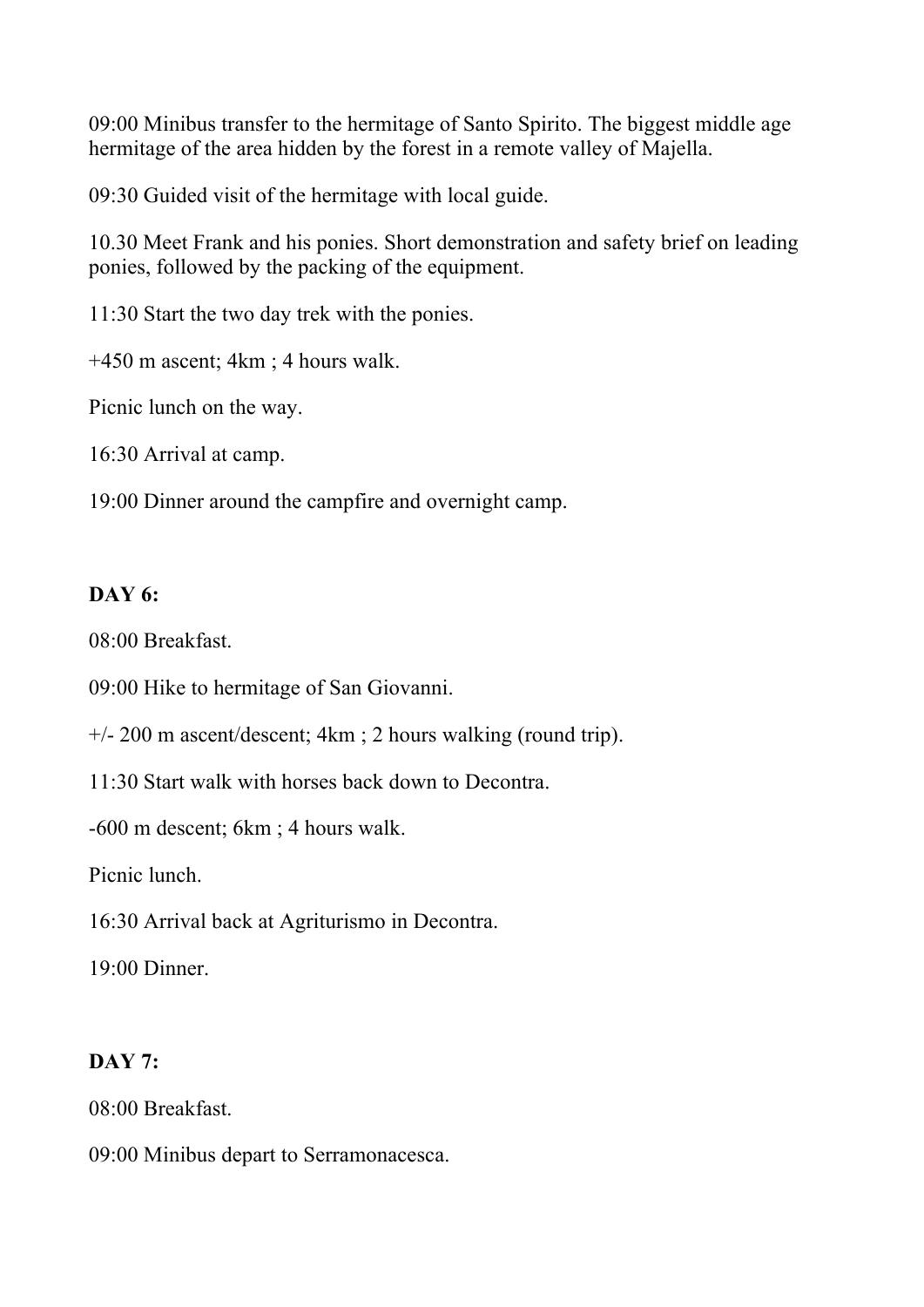10:00 Guided visit of the Abbey of San Liberatore, 9th Century AD, and once one of Southern Italy's most famous abbeys.

11:30 Walk to the hermitage of Sant'Onofrio; 1h 30 min walking (round trip).

13:00 Visit to the hermitage and a picnic lunch.

14:00 Minibus Transfer to Bominaco.

15:00 Visit the Oratorio of Bominaco with its stunning frescoed interior.

16:00 Depart for Rocca Calascio, restored medieval borgo in the Gran Sasso National Park.

17:00 Arrival at Rifugio della Rocca and check in to rooms.

18:00 Guided tour of Rocca Calascio's Castle, the highest medieval castle in Europe.

20:00 Dinner.

## **DAY 8:**

08:00 Breakfast.

09:00 Depart with minibus for Campo Imperatore, also known as "Little Tibet".

10:00 Walk to the ridge of Monte Camicia from Campo Imperatore to Monte Coppe (2000m.) with spectacular views towards the Adriatic.

 $+/-$  300 m; 4km ; 4 hours total walking.

14:00 Picnic lunch.

16:00 Easy walk around the village of Santo Stefano.

Visit the famous village of Santo Stefano di Sessanio, once owned by the Medici family!

A short guided tour of the village and a visit to shop for souvenirs.

17:30 Aperitivo at a local bar in the village.

18:30 Return to Rocca Calascio.

19:00 Dinner.